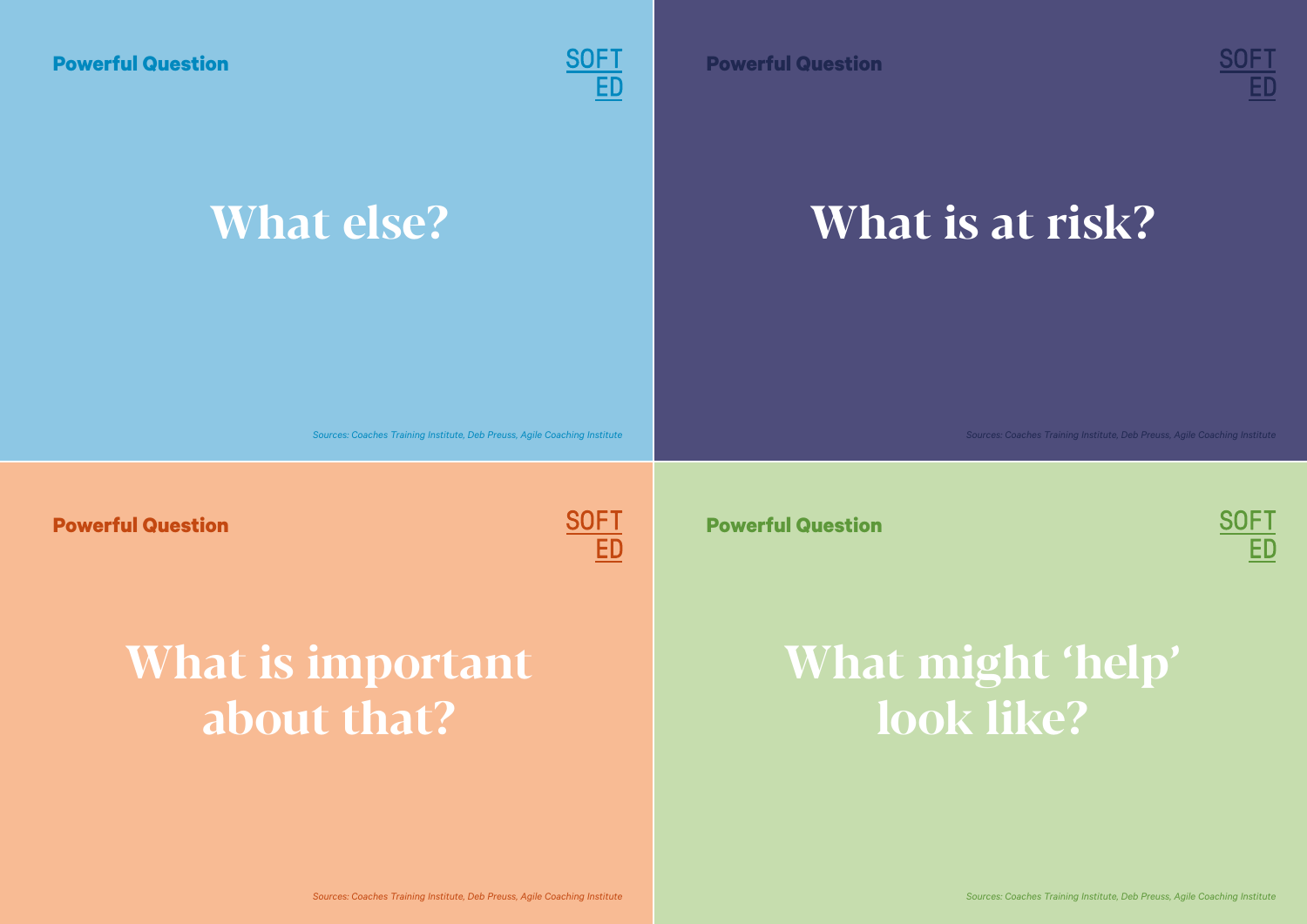

## **What would a simpler way look like?**



# **What's the**  $\langle$  worst $>$  /  $\langle$  best $>$  that **could happen?**

*Sources: Coaches Training Institute, Deb Preuss, Agile Coaching Institute*

**Powerful Question**



#### **What would an experiment look like?**

**Powerful Question**



# **Which part is <confusing, surprising, annoying, etc>?**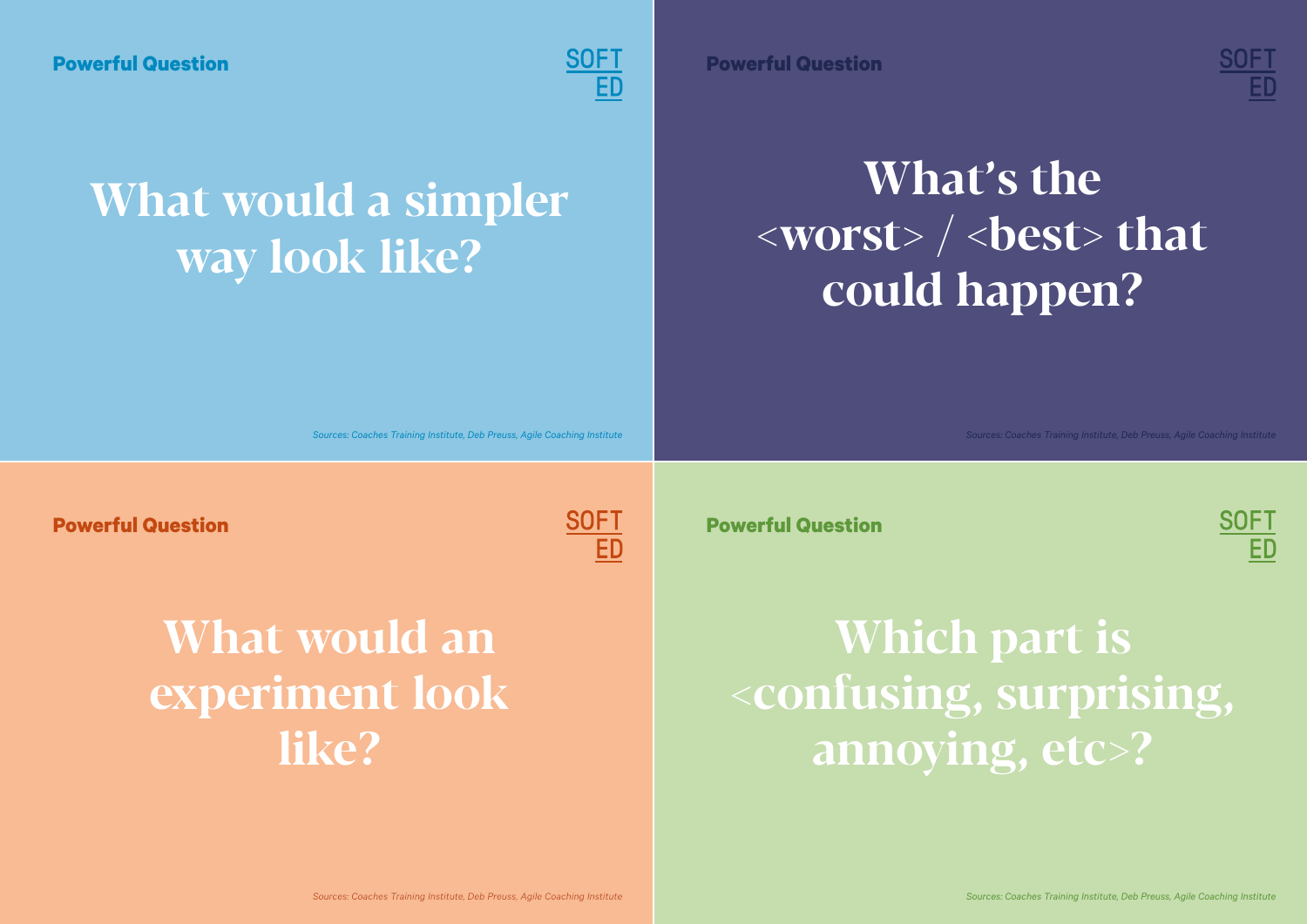

## **What's already working that you can build on?**

**Powerful Question**



# **What other angles can you think of?**

*Sources: Coaches Training Institute, Deb Preuss, Agile Coaching Institute*

**Powerful Question**



**Powerful Question**

SOFT

# **How does it look to you?**

## **How do you really want it to be?**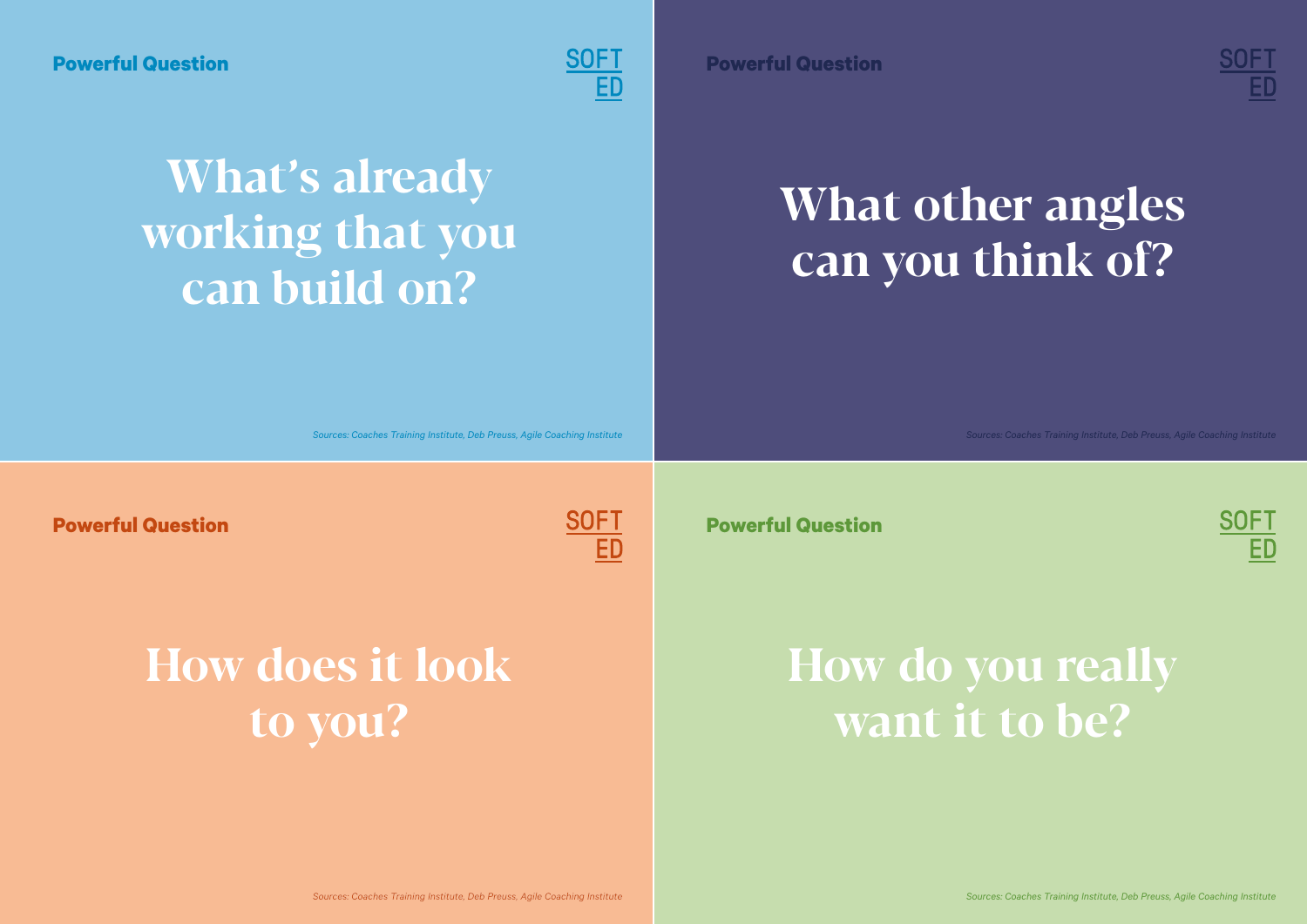

# **What is stopping you?**

**Powerful Question**



# **If you got it, what would you have?**

*Sources: Coaches Training Institute, Deb Preuss, Agile Coaching Institute*

**Powerful Question**



# **In the bigger scheme of things, how important is this?**

**Powerful Question**



# **In the beginning, how did you want it to be?**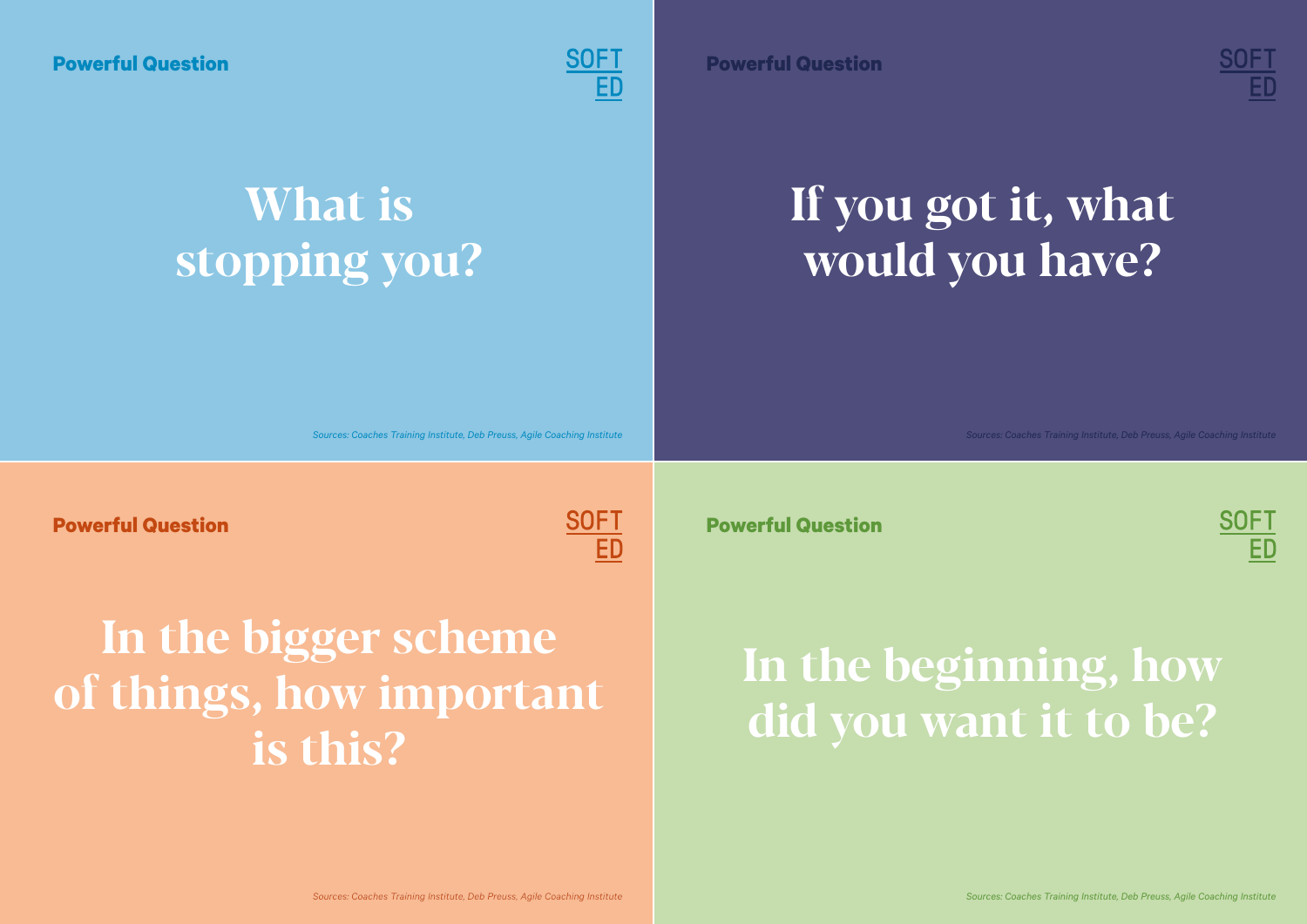

# **What is the lesson from that?**

**Powerful Question**



# **What's the worst part for you?**

*Sources: Coaches Training Institute, Deb Preuss, Agile Coaching Institute*

**Powerful Question**



**Powerful Question**



# **When is it time for action?**

#### **What is your prediction?**